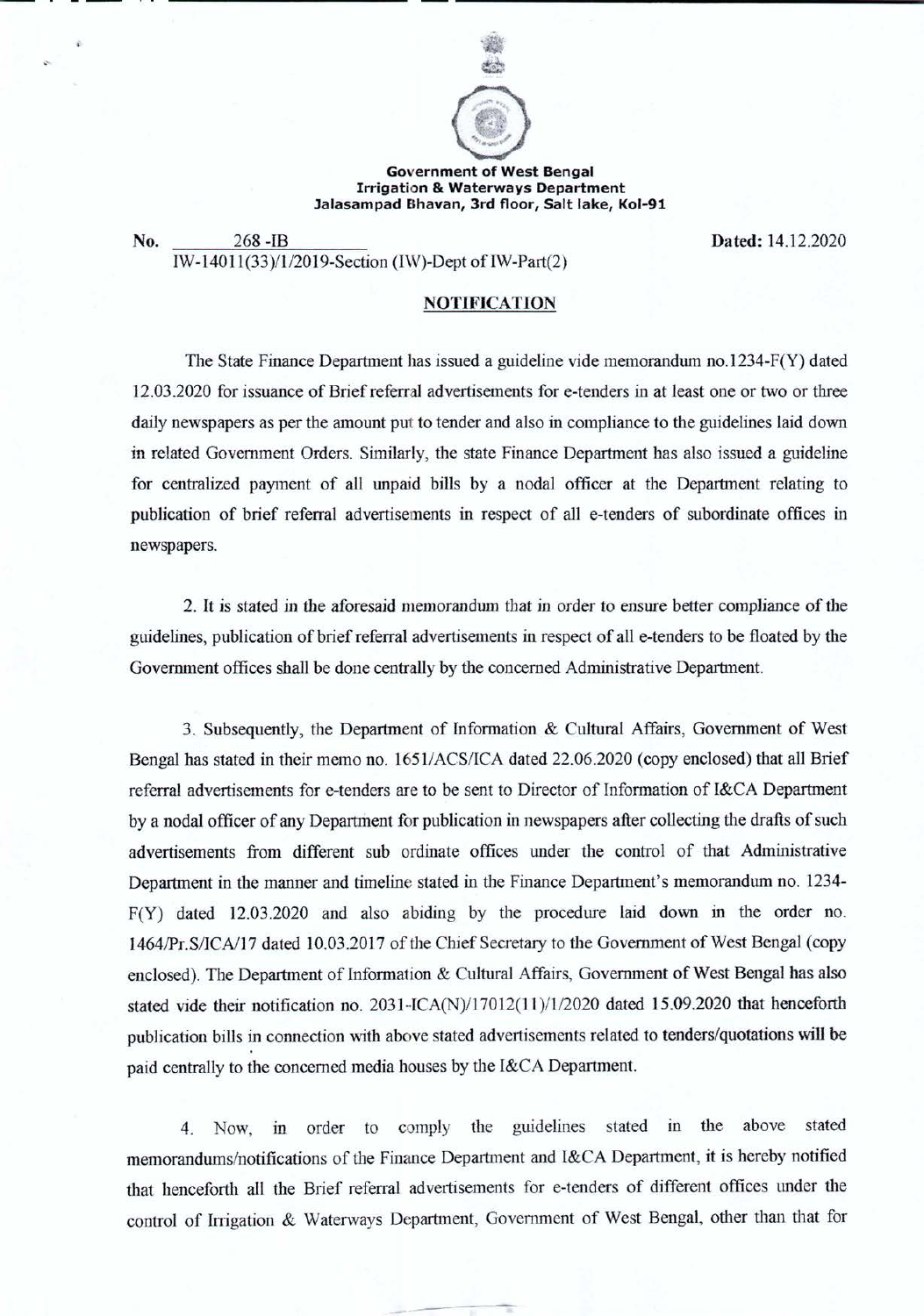externally aided projects shall be published in the newspapers centrally through the office of the \\ Executive Engineer, DVC Study Cell who is also the Nodal officer of E-govemance & E-tender of 1&W Department observing the procedure stated in the Finance Department's Memorandum no.l234-F(Y) dated 12.03.2020 and No.2391-F(Y) dated 10.08.2020 and their corrigendum/addendum/modification issued time to time.

Her year

5. All the TlAs of Irrigation & Waterways Department will e-mail the drat Brief referral Advertisement of e-tender to the Executive Engineer, DVC Study Cell and the Nodal officer of Egovernance & E-tender of 1&W Department at a dedicated e-mail address to be created and communicated to all concerned by the Executive Engineer, DVC Study Cell and the Nodal officer of E-governance & E-tender of I&W Department. Such e-mails should be sent at least 4 working days ahead of the date of publication. Executive Engineer, DVC Study Cell and the Nodal officer of Egovernance & E-tender of 1&W Department will in tum send the Brief referral Advertisement of etender latest by the next working day through e-mail to the Director of Information, Information & Cultural Affairs Department, Government of West Bengal for publication in newspapers. On receiving a confirmation from the I&CA Department through e-mail for publication of such advertisements in news papers the same will be sent by the Executive Engineer, DVC Study Cell and the Nodal officer of E-govemance & E-tender to the concerned offices of the Department. The I&CA Department will centrally make the requisite. payments to the concerned media houses for publication of the above stated Brief referral advertisements for e-tenders in newspapers.

The order will take immediate effect.

Sdr-Gautam Chattopadhyay Secretary to the Govt. Of West Bengal

•  $\ddot{\phantom{0}}$  $^{\circ}$ 

Enclo- as stated